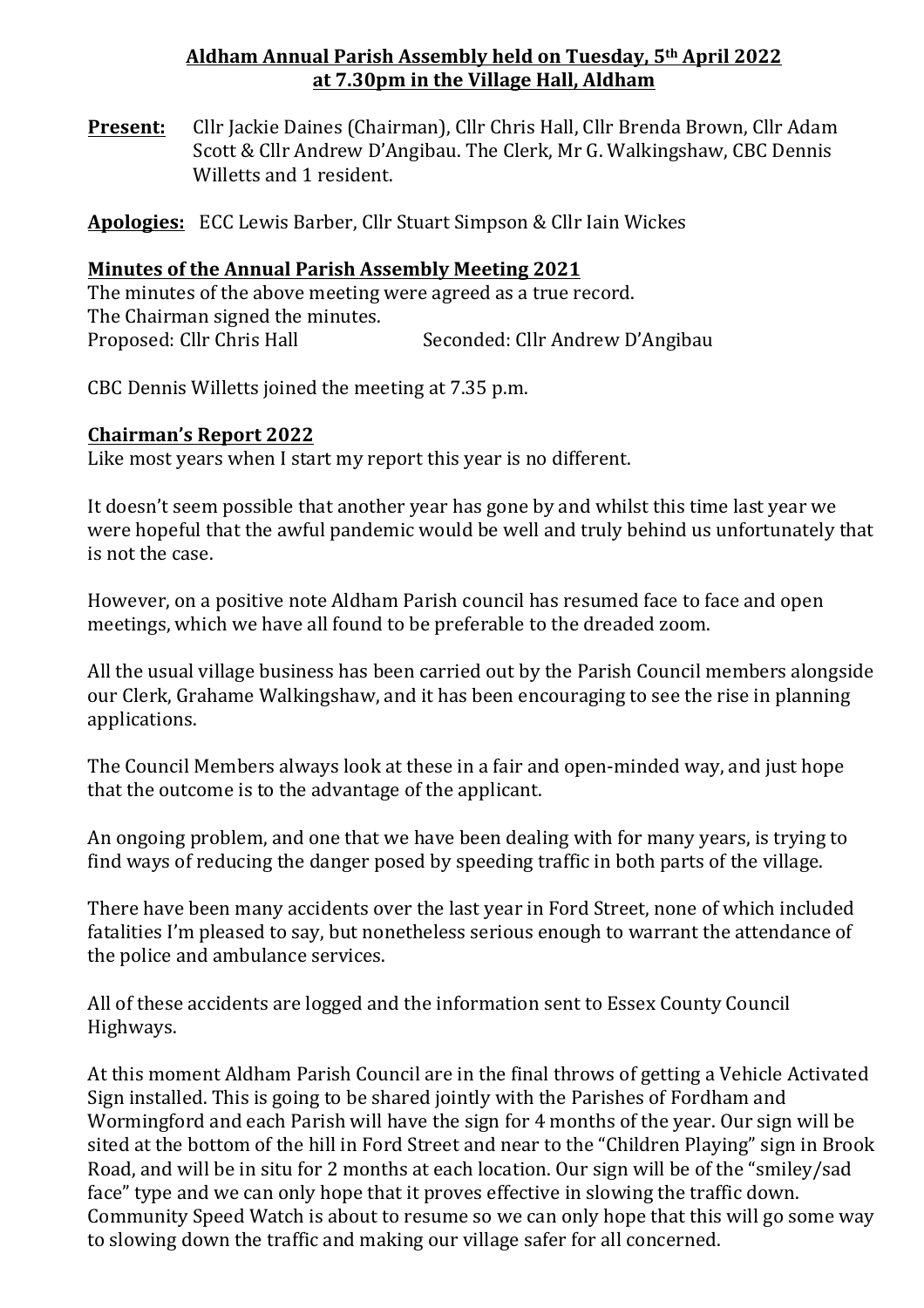Our tenure on the Millennium Playing Field comes to an end in the summer of next year and despite very strenuous efforts by the Parish Council, no new site has been obtained. This is despite writing to 7 landowners in and around the village. Several suggestions have been put forward, for example installing some play equipment at the rear of the village hall, but this was deemed to be totally unacceptable for a variety of reasons. So the search goes on.

Due to the increasing demand for housing nationally and locally, we have decided to undertake a survey, which will be conducted by the Rural Community Council of Essex, to ascertain how and why the residents of Aldham would like to see the village moving forward in the coming months and years.

The survey will highlight if there is a need for new housing within the village boundaries, and if so how many dwellings would be deemed to be a sensible amount. It is not our intention to recommend very large developments, but the survey, which will be filled in anonymously, could indicate a need for a few houses to be built, which could accommodate Aldham families who are wanting to have relatives living nearby. The survey should be going out in the next couple of months, so I do hope we get a good and encouraging response.

Many of you may have noticed that a very distinctive landmark has disappeared from the village.

A very large, and very old and damaged, oak tree was felled last Saturday. No one likes to see any trees being taken down but following from the various storms of late, the old oak tree was deemed to be unsafe so, for that reason, and that reason only, the local landowner had it taken down.

The large tree stump remains as this will be home for various bugs and wildlife and in itself will be a landmark in that part of the village.

At some time in the future we will be having restoration works carried out on Gallows Green.

Another huge tree came down in recent storms, which lies in the middle of the pond, but, having had it checked by our tree surgeon, it is perfectly safe and can, if we so chose, be left there.

We will not carry out any work on the Green until the time is right and taking into account any nesting birds that may be present.

Lastly, we are now fast approaching our Queens amazing Platinum Jubilee and the celebrations we are planning to hold in the village will all fall on the Saturday of the Jubilee weekend. We are deliberately focusing our events on one day in order that other organisations can schedule their celebrations so we do not clash with each other. Also I'm sure many of us will be having our own family celebrations and possibly even attending one of the planned events in London.

I must emphasise that our meetings are open to the public and I would encourage anyone to come along and see the workings of local government.